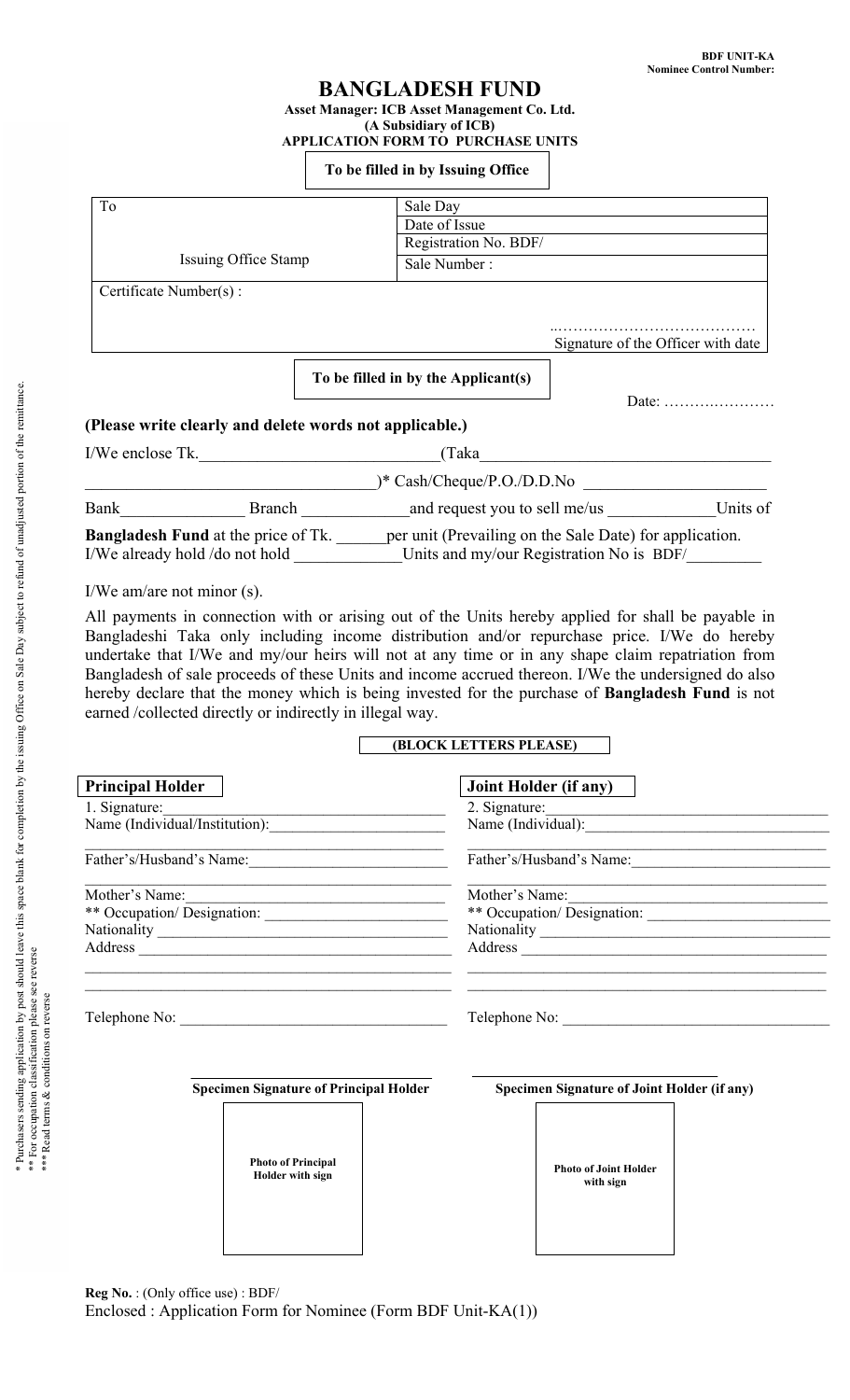#### **TERMS & CONDITIONS**

- 1. Units will be sold through ICB AMCL Head Office, Authorized Bank Branches including ICB Branches on all working days except Thursday and book closer period declare by office. The acceptance of any application shall be delayed until the realization of any Cheque enclosed with it. As the clearance of Cheques drawn on banks in towns other than that of the Issuing Office may take a long time, the applicants are advised to send a Bank Draft or a Pay Order.
- 2. Cheques, Pay Orders and Bank Drafts should be crossed and made payable to the Issuing Office concerning **Bangladesh Fund**.
- 3. Registration Number is issued to the Unit Holders. The existing Unit Holder is required to mention the previous Registration Number on the specified column of the Application Form when he intends to buy more units. More than one Registration Number is not issued to the same Unit Holder. Upon Registration of a sale, Unit-Holders will be issued with Unit Certificates. The certificates are available in denomination (s) of 1, 5, 10, 20, 50, 100, 250, 500,1000, 5000 and 10000 Units. The fewest possible number of Certificates will be issued against each application.
- 4. Units will be registered in the name (s) of the Applicant (s), Joint Holders, Institutions will be registered provided that Application Form is duly completed and signed by all Joint Holders or both Signatory (in case of Institution). Dividend and any other payment/benefits (if any) will be issued in favour of Principal Holder only. In case of the death of any of the Joint Holders, only the survivor shall be recognized as having any title to the Units. But absolutely on death of the Principal Holder as well as both the Joint Holders the units and entitlements will bestow upon the Nominee(s) if any mentioned in the Nominee Form (BDF Unit-KA(1)). Principal Holder as well as Joint Holders can change the nominee through submitting application of Nominee Form to the authority where previously submitting Nominee Form will be automatically cancelled.
- 5. Application (s) by Institution, Charitable Organization / Provident Fund/Trust Fund must be accompanied by the relevant documents authorizing investment in Units such as Incorporation Certificate, Extract of Board Regulation, Memorandum and Articles of the Company, Trust Deed, Society Registration Certificate, TIN Certificate, Relevant Document if Board Resolution is not required, Bye-Laws of the Society, a Resolution by the Management Body and Power of Attorney in favor of the person (s) signing the Application (s).
- 6. **Cumulative Investment Plan (CIP):** Under this scheme, Unit Holder might reinvest dividend income accrued thereon for purchasing unit at a concessional rate instead of receiving cash dividend. In this case new units would be issued at Tk. 1.less than the opening price of the next financial year.
- 7. Unit Holder's must be provide the Bank Account No. and address of Bank Branch.

| 8. Purchase of Units under Cumulative Investment Plan (CIP) in lieu of Cash dividend $(\sqrt)$ |               |                                           | No<br>Yes |
|------------------------------------------------------------------------------------------------|---------------|-------------------------------------------|-----------|
| Occupation may be classified as under<br>9.                                                    |               |                                           |           |
| a. Civilian                                                                                    |               | House-Wives                               |           |
| b. Govt. Salaried                                                                              |               | <b>Working Women</b>                      |           |
| c. Non-Govt. Servants.                                                                         |               | k. Workers                                |           |
| d. Defense Personnel                                                                           |               | Student                                   |           |
| e. Professions-Legal,<br>Medical and Engineering etc.                                          |               | m. Bangladeshi Residing Abroad            |           |
| f. Retired Personnel                                                                           |               | n. Foreign National                       |           |
| g. Businessmen                                                                                 |               | o. Scientist                              |           |
| h. Agriculturists                                                                              |               | p. Miscellaneous.                         |           |
| 10. Type of Institution:<br>11. Documents (Attested) enclosed                                  | Local Company | Foreign Company<br>Society<br>Trust       | Other     |
| a. Incorporation Certificate                                                                   |               | e. National ID (If any)                   |           |
| b. Trust deed                                                                                  |               | f. TIN Certificate (Institution)          |           |
| c. Society Registration                                                                        |               | g. Extract of the Board Resolution        |           |
| certificate<br>d. Memorandum and Articles of                                                   |               | h. Relevant Document if Board             |           |
| Association                                                                                    |               | Resolution is not required                |           |
|                                                                                                |               | i. Letter of Authority issued in favor of |           |
|                                                                                                |               | authorized person/ signatory              |           |
|                                                                                                |               |                                           |           |
| Sign of Principal Holder with date                                                             |               | Sign of Joint Holder (if any) with date   |           |

…………………………………………………………. (Sign of Applicant/ Authorized Agent with date)